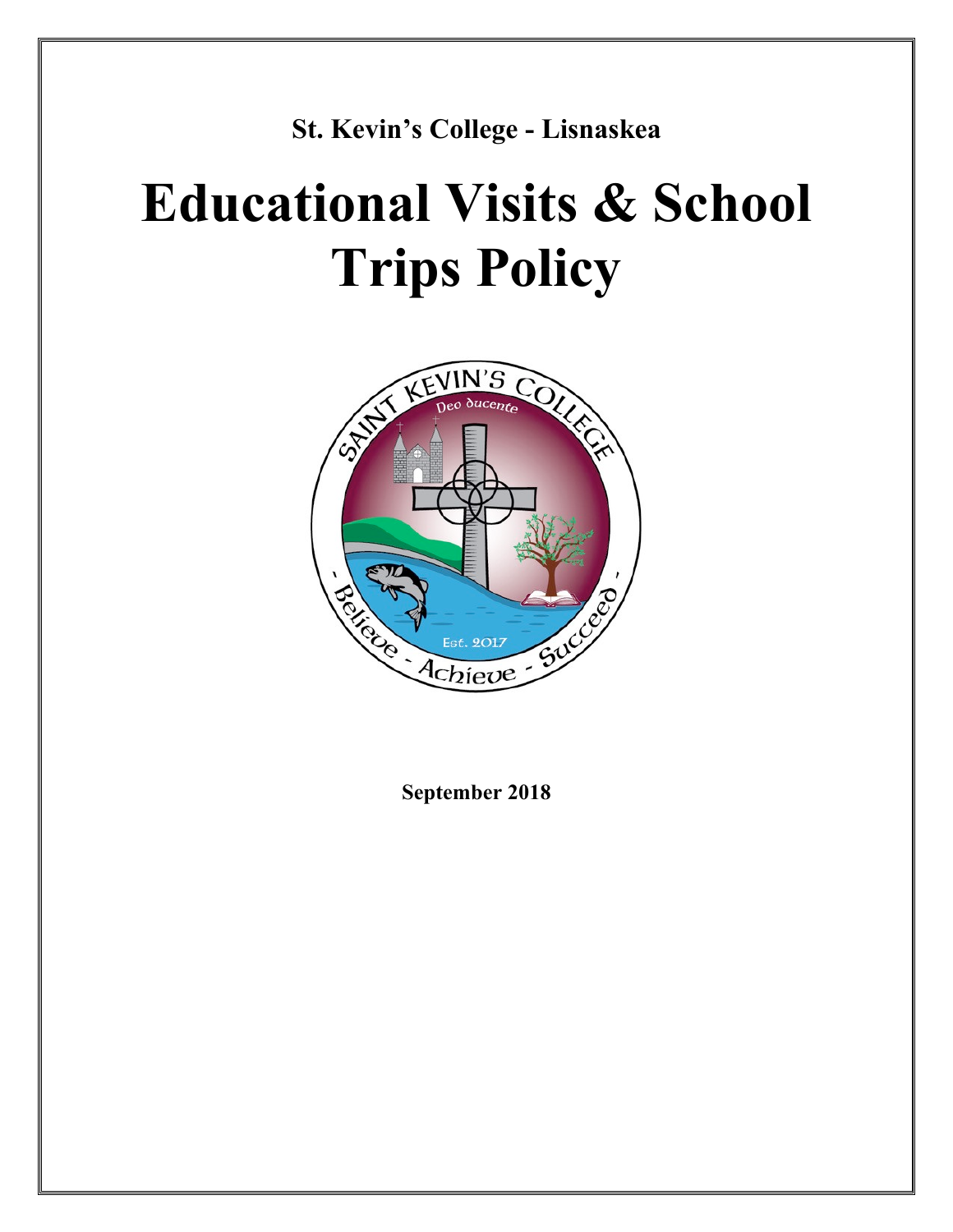# **St. Kevin's College - Lisnaskea**

## **Educational Visits & School Trips Policy**

St. Kevin's College is committed to incorporating educational visits into its schemes of work, providing that they will enhance pupils' relevant understanding and experiences and that their inclusion is practicable, considering the constraints of staffing, cost and time. Just as all other elements in course programmes, educational visits should have clear, relevant and achievable aims and objectives. School visits should arise out of the curriculum and general policies of the school. The aims might be academic or social or a combination of both.

Educational visits should be available to all of the pupils concerned and should be organised accordingly and taking into account guidelines of SENDO legislation. Clearly, in some instances the aim of the visit would make it appropriate for the educational experience to be available only to certain identifiable groupings, while on other occasions visits would be available to a wide variety of pupils. The guiding principle is that school visits should be open to those who would benefit from them according to their age, aptitude and ability with the constraints of the numbers that it is possible to accommodate. All staff in the school have the option to take part in visits. Staff who are not participating in a school visit should be prepared to cover for others if required.

A major consideration in the organisation of any visit must be the safety of the participants and in this, as in all other aspects, both school policy and the joint Education Authority (EA) Educational Visits Policy, Practice and Procedures 2004 must be complied with. The minimum adult to pupil ratio is dependant on the nature of the visit and the age of the pupils – staff must check that they comply with all school and the Educational Visits Policy, Practice and Procedures 2004 requirements and regulations. The group leader must be satisfied that the venue is a suitable one, with all that this entails, and where applicable that any officials from the venue who will be involved in the visit, are qualified, vetted and dependable.

Prior to any detailed organisation, permission for the visit to take place must be obtained from the Board of Governors. There is a requirement that teachers note the regulations for leave of absence with pay. This can only be granted by personal application to the Board of Governors in writing. This does not apply to normal leave of absence with pay already negotiated between DENI and Teacher Unions. In other circumstances, leave of absence with pay may be granted on personal application to the Principal, or in his absence or unavailability, the Vice Principal. Leave of absence for one or more days with pay can only be given by written application to the Secretary of the Board of Governors.

Due notice is required, but in extremis, or in cases of emergency, the Secretary and the Chairman of the Board of Governors may decide between meetings of the Board of Governors.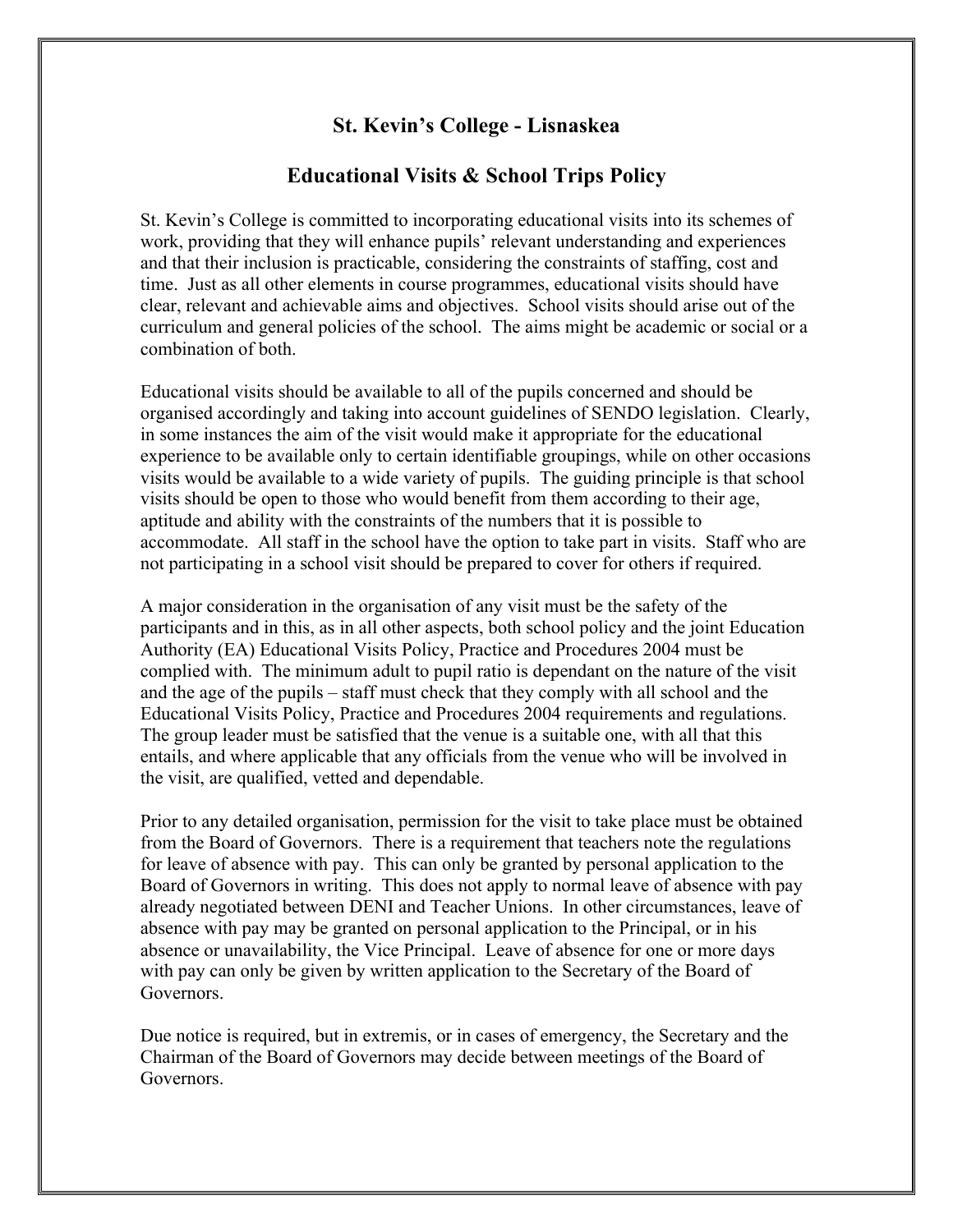#### **School Trips Extended (more than one day)**

It is important to note that charging policies and legislation in this area apply:

- 1. Teacher(s) must apply charging policy per statute.
- 2. Teacher(s) must apply one term in advance for permission from the Board of Governors to organise a school trip of more than one day duration.
- 3. Teacher(s) must apply for permission from the Board of Governors for leave with pay for the number of school days, staff days or exceptional closure days they may be absent from teaching duties.
- 4. Teacher(s) organising such an experience must apply by pro-forma provided for such purpose.

#### **Educational Visits / Occasional (not more than one day)**

The criteria to be used as in Extended School Trips will be:

- 1. Charging policy statutes.
- 2. The necessity to deliver the curriculum to all pupils.
- 3. The necessity to have all classes covered by sufficient teaching staff at all times.
- 4. The reasonable application of substitute cover to the remainder of the teaching staff.
- 5. Insurance liabilities for staff and pupils.

In these regards the following is notified:

- 1. Staff must give thirty days notice by application to the Board of Governors in writing using the pro-forma provided (EVO Form).
- 2. Permission for such experiences cannot be assumed, must not be mentioned to pupils or parents before the granting of permission and no monies are collected from pupils or parents before permission is granted.
- 3. Once granted the leader teacher must complete the Planning Checklist Form (EV1 Form).
- 4. Centrally funded leave of absence with pay is delegated to the Principal and staff will be notified by the normal means of communication in advance. All pupil lists (appendix 2), supervisory teachers must be given to the Principal one week in advance.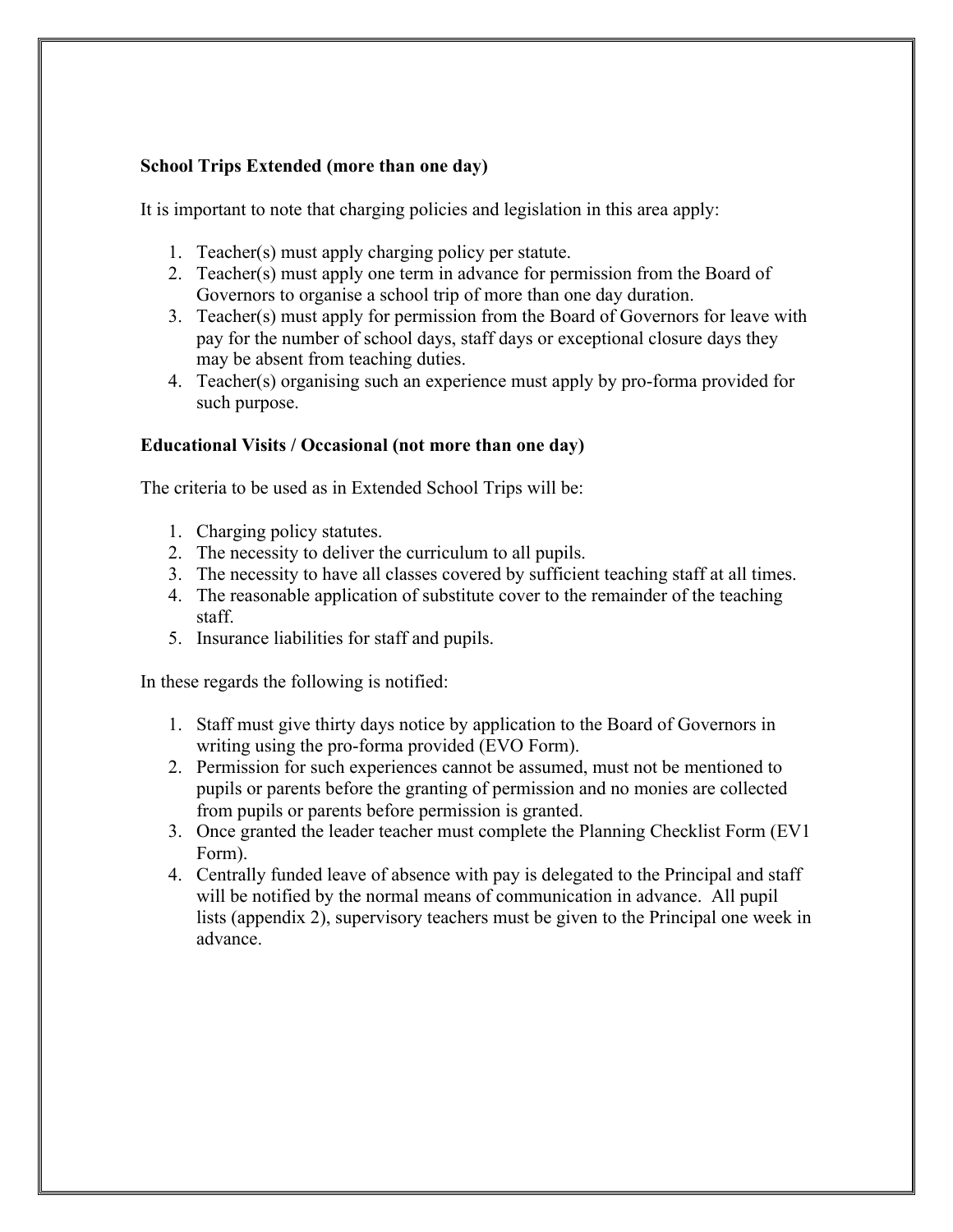#### **Prior to the Visit**

Following approval from the Board of Governors for the organisation of a school visit, permission for the pupils to participate in whatever the visit involves must be obtained from their parents or guardians (using Appendix 1 – Consent Form). The parents or guardian must be fully informed about the visit in a letter from the lead teacher (named) which should explain:

- 1. Its nature and purpose to include aims & objectives).
- 2. Outline the programme, the destination, mode of travel / itinerary and accommodation making reference to issues which may involve an element of risk (risk assessment – appendix 5).
- 3. How and when the pupils will be supervised making special reference to any work not directly supervised by teachers.

Pertinent details of the visit will need to be given to all those variously involved; pupils, accompanying teachers and non-teacher supervisors, to any officials who will receive and perhaps work with the school party. In addition to everyone being acquainted with the date, time, venue, programme details, nature and purpose regarding the visit in question;

- The pupils will need to be make aware of its relation to and implications for their recent, current or impending learning, and will need to know what will be expected of them on the visit in terms of their work and behaviour;
- Any accompanying teachers and any non-teachers supervisors will need to be carefully advised about their roles and responsibilities;

#### **Prior To Departure**

In addition to the above, before departure from the school each member of the party should be provided with a comprehensive guide to their visit, including the following:

- 1. Dates and times of departures and arrivals.
- 2. Addresses of hotels etc.
- 3. Food and drink which may be brought (including special dietary needs of pupils).
- 4. Method & name of travel / transport company address and telephone numbers. (transport companies need to be VETTED \_CHILD PROTECTION)
- 5. Telephone numbers of the various venues, the school and emergency numbers in the home locality and away.
- 6. Any special clothing / equipment to be brought identification of luggage and equipment.
- 7. A statement on the standard of behaviour (code of conduct) and any dos and don'ts.
- 8. Documents (passports and medical cards).
- 9. Main details of insurance cover.
- 10. Medical requirements.
- 11. Details of final payment and any cancellation requirements.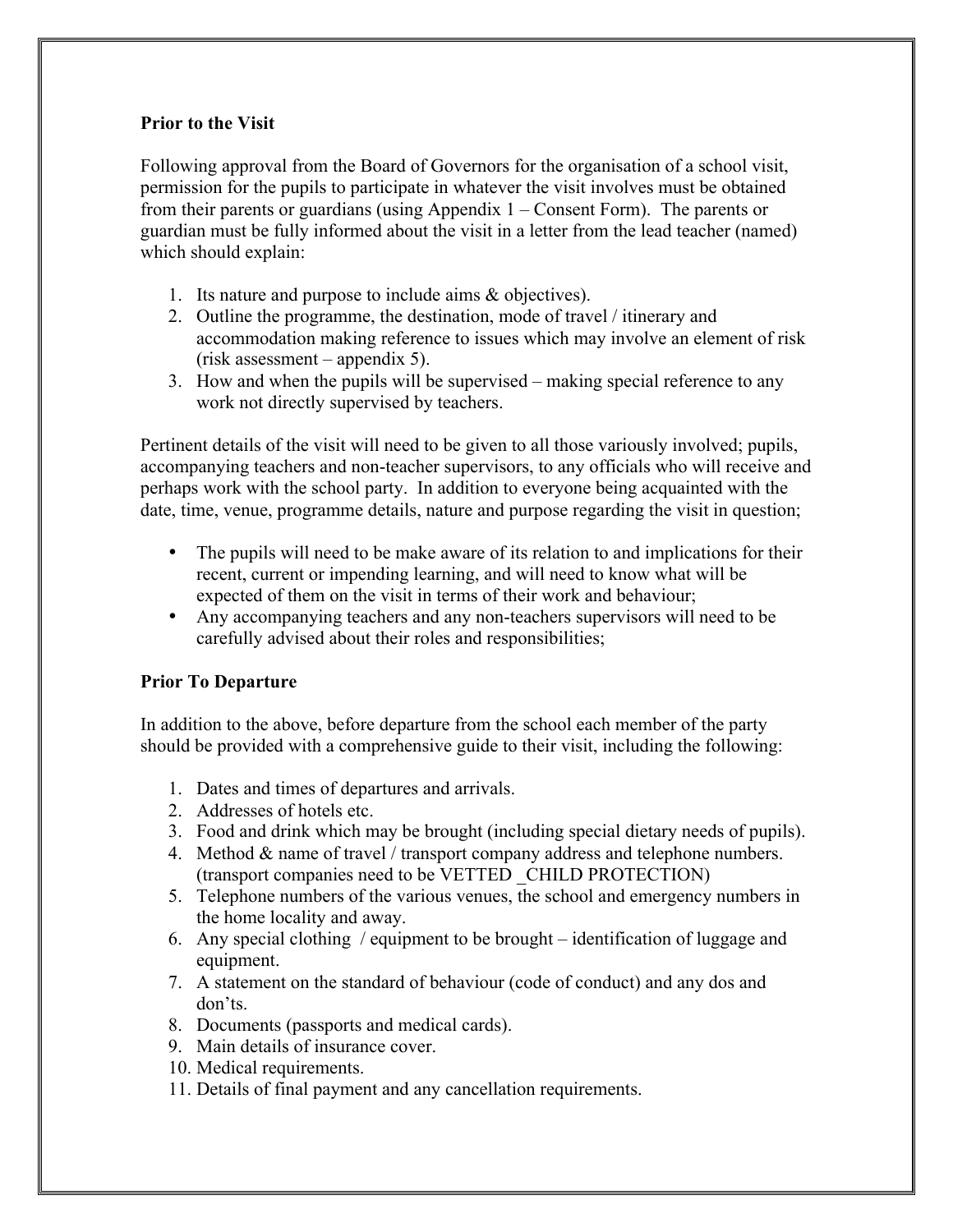- 12. Pocket money details.
- 13. Details of potential dangers (Risk Assessment).
- 14. Work sheets / questions.
- 15. Educational Visits Form.

The guides should be provided both for pupils and the parents who in any case must be given the essential details of: names of teachers/ timings/ places/ telephone numbers/ insurance details/ emergency contact procedures.

The ultimate success and enjoyment of the visit will depend on the planning that has preceded it and the efficiency wit which the actual visit is conducted.

The organising teacher must also ensure that everyone involved is aware of the contingency plans for inclement weather or unforeseen circumstances, aware of first aid facilities and aware of emergency telephone numbers.

The Lead teacher must ensure that when transport by coach or minibus is involved, the lead teacher must be satisfied that the vehicle(s) and operators comply with the statutory requirements of the EA and DENI. St Kevin's College fleet of Coaches and Minibuses should be used in all circumstances – unless unforeseen circumstances dictate otherwise.

Members of the school office staff should be notified of the dates  $\&$  times of all visits and the pupils and teachers involved at least 5 days in advance. On any occasion when the pupils will be away from school, the canteen staff should be notified at least two days before the trip. In all cases, the teachers from whose lessons the pupils will be absent, should be advised of the fact – use of the staffroom notice board should be suitable for this purpose. Work should be set and forwarded to the Head of Year and office.

#### **Risk Assessment**

All Educational Trips (less than and greater than 1 day) need the teacher in charge to carry out a Risk Assessment in accordance with St. Kevin's College Risk Assessment Policy.

This Risk Assessment needs forwarded to the Principal & Staff attending the Trip. The Trip needs the Risk Assessment approved by the Principal before the Trip can go ahead.

#### **Return**

Before leaving the accommodation the leader should liase with the manager to ensure that he/she is satisfied that everything is in order and any complaints are registered.

Parents should know precisely as possible the estimated time of arrival. Final accounts should be prepared, checked and forwarded to the Principal using the Post Visit Review Form (Appendix 5) noting any disciplinary or areas of concern and the Educational Visit